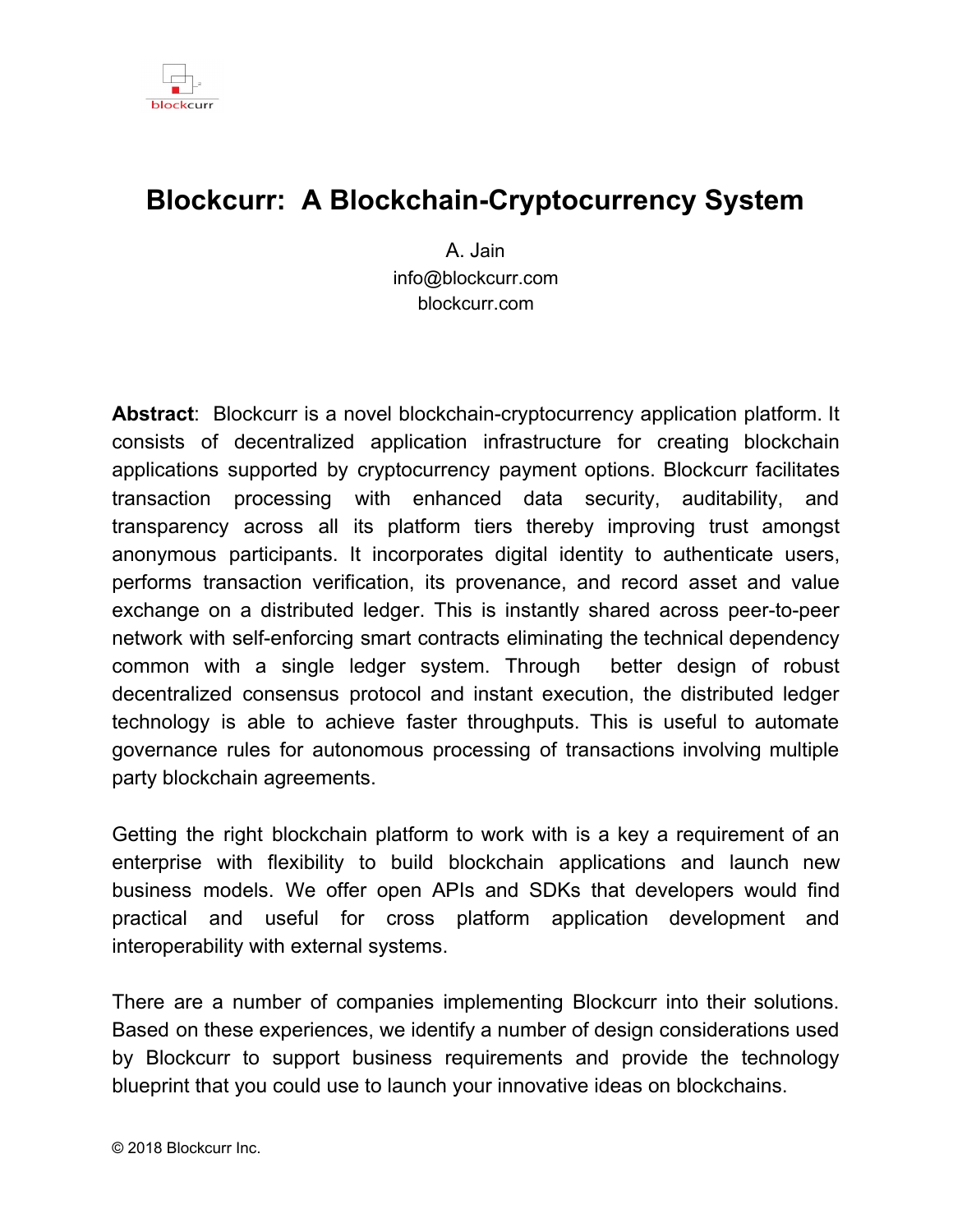

# Introduction

Develop decentralized application, deploy and test, and rollout solutions on blockchain network are three important activities that organizations perform to target opportunities with blockchains. All three are generally the focus with blockchain technology providers to promote the creation of decentralized business models. There are many examples from companies that have launched initial coin offering to encourage the use of their apps leveraging cryptocurrency and blockchain infrastructure. However, while cryptocurrency has been the subject of rigorous regulatory investigation in the blockchain industry, the blockchain community has placed considerably less attention on ways that this technology can support existing regulations and industry standards, to create better economic environment that transcends boundaries and improves the quality of life for all participants.

Designing blockchain technologies to promote disruption is a worthwhile goal for numerous reasons. Current business models are centralized and seem to favor a few individuals, organizations, people in power or those with tremendous wealth. The computing technologies in vogue support centralized deployments on cloud, big data, and mobility infrastructure. These have proven ineffective because of the number of layers and intermediaries involved to process and deliver information in meaningful ways. There are also technological challenges related to mining, development of self-learning capabilities useful for artificial intelligence solutions, autonomous systems, and self-governing exchanges.

Similar to how any prior technology has been used to improve and reward business outcomes, we believe blockchain offers an interesting area of research to explore its suitability for building digital information exchanges and decentralized autonomous organization (DAO). These are models for new economy that would use blockchains and cryptocurrency.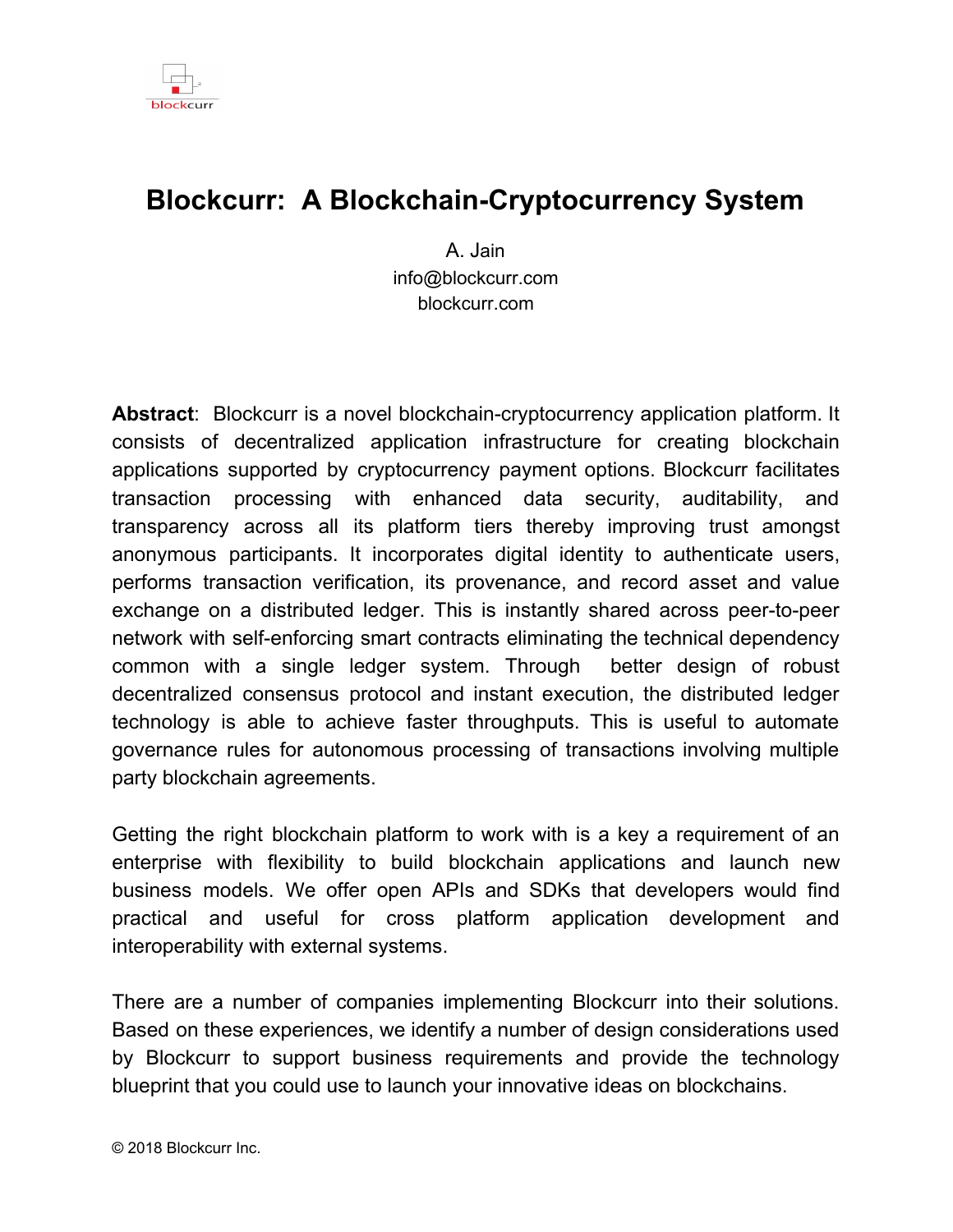

#### **Blockcurr**

To better understand how Blockcurr technology can play a critical role in launching decentralized applications and business models, we provide a brief background of Blockcurr platform and its core components used to support blockchain and cryptocurrency ecosystem.

First, Blockcurr provides blockchain computing technology with functionality to build software applications. This includes blockchain platform to create blockchain transactions and digitize assets, services to build and deploy smart contracts, digital wallets for storing data and cryptocurrency, capability to securely transmit, receive, and process transactions over a decentralized peer to peer network. Next, Blockcurr provides dockers to secure and forward information to specific locations, flexibility to connect workflows and configure blockchains to suit specific domains, and open APIs to build blockchain based cloud and mobility solutions. It provides transaction security and proof of ownership for trading. You can also share and store blockchain data on the network or local hardware.

The primary components of Blockcurr system are:

| <b>Blockchain Platform</b>           | <b>Transactions</b>              |
|--------------------------------------|----------------------------------|
| <b>Docker</b>                        | <b>Databases</b>                 |
| <b>Accounts</b>                      | Kernel                           |
| <b>Distributed Ledger Technology</b> | Peer-to-Peer Network             |
| <b>Cryptocurrency and Tokens</b>     | Decentralized Distributed System |

Each of the components provide an explanation of the protocol, architecture, code, features, and samples to build and run blockchain applications. These are covered in the following sections.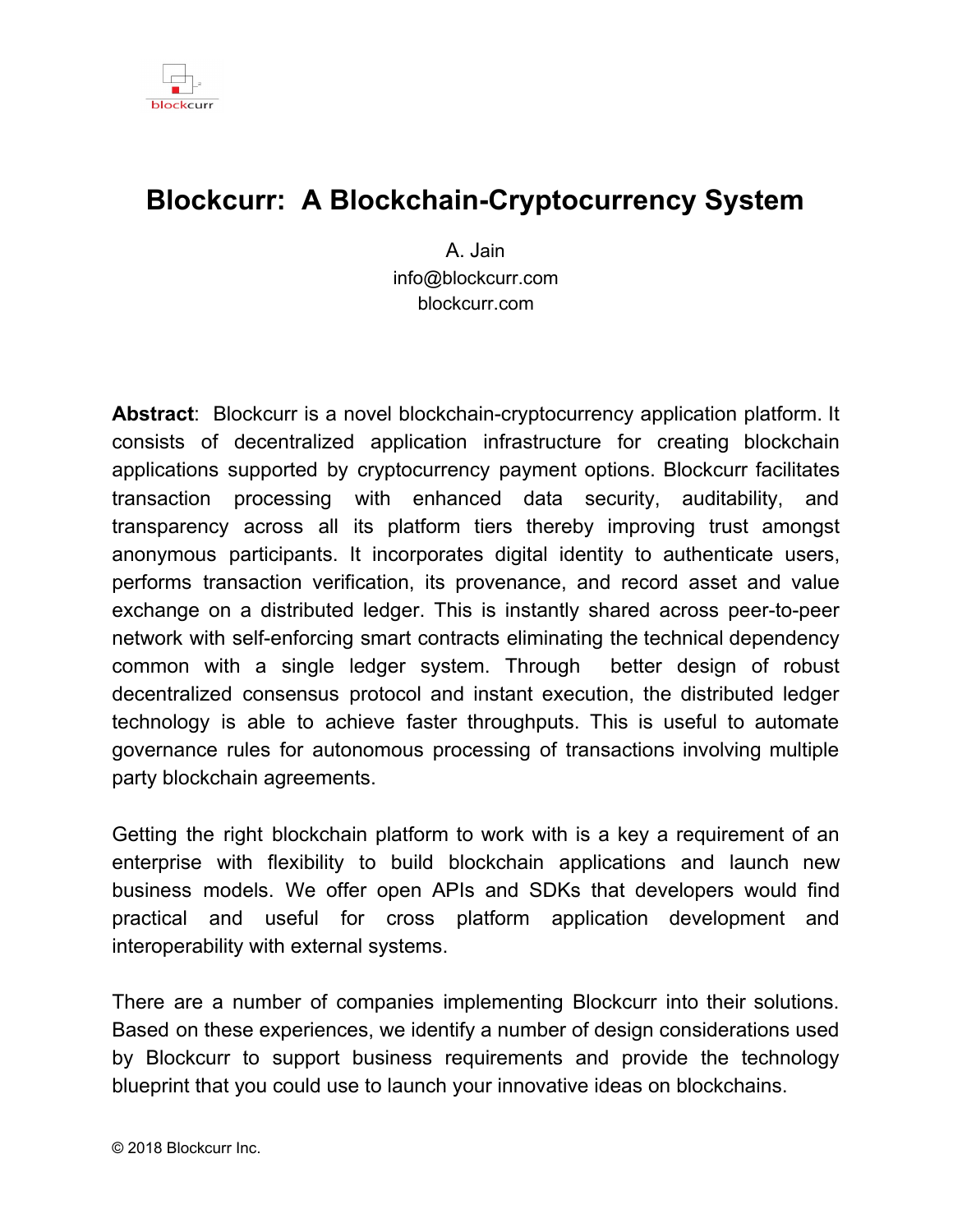

# Blockchain Platform

Blockchain platform architecture consists of a data structure with one or more connected block segments with identifiers, and programs linked together on a blockchain distributed architecture. Blockcurr codecs further secure digital assets, contracts and transactions as they get prepared for transport and sharing with other peer nodes.



The elements of a generic blockchain are as follows:

Segments: These provide unique identifiers to denote user accounts, senders and receivers, transaction sets, timestamp, nounce, external tokens, and state to package inside a blockchain.

Blocks: These contain identifiers for wallets, ledger and chain links.

Blockchain: This layer provides the block address and cryptography codecs to build segments, blockchains, and digital signatures.

Blockcurr's special purpose blockchains provide additional capabilities for data storage, creation of cryptocurrency and tokens, business logic and workflow integrations, programs and smart contract execution, and for interoperability with cryptocurrency exchanges.

The blockchain application platform is easy to use and provides seamless integrations with underlying infrastructure to build and deploy applications on Blockcurr network.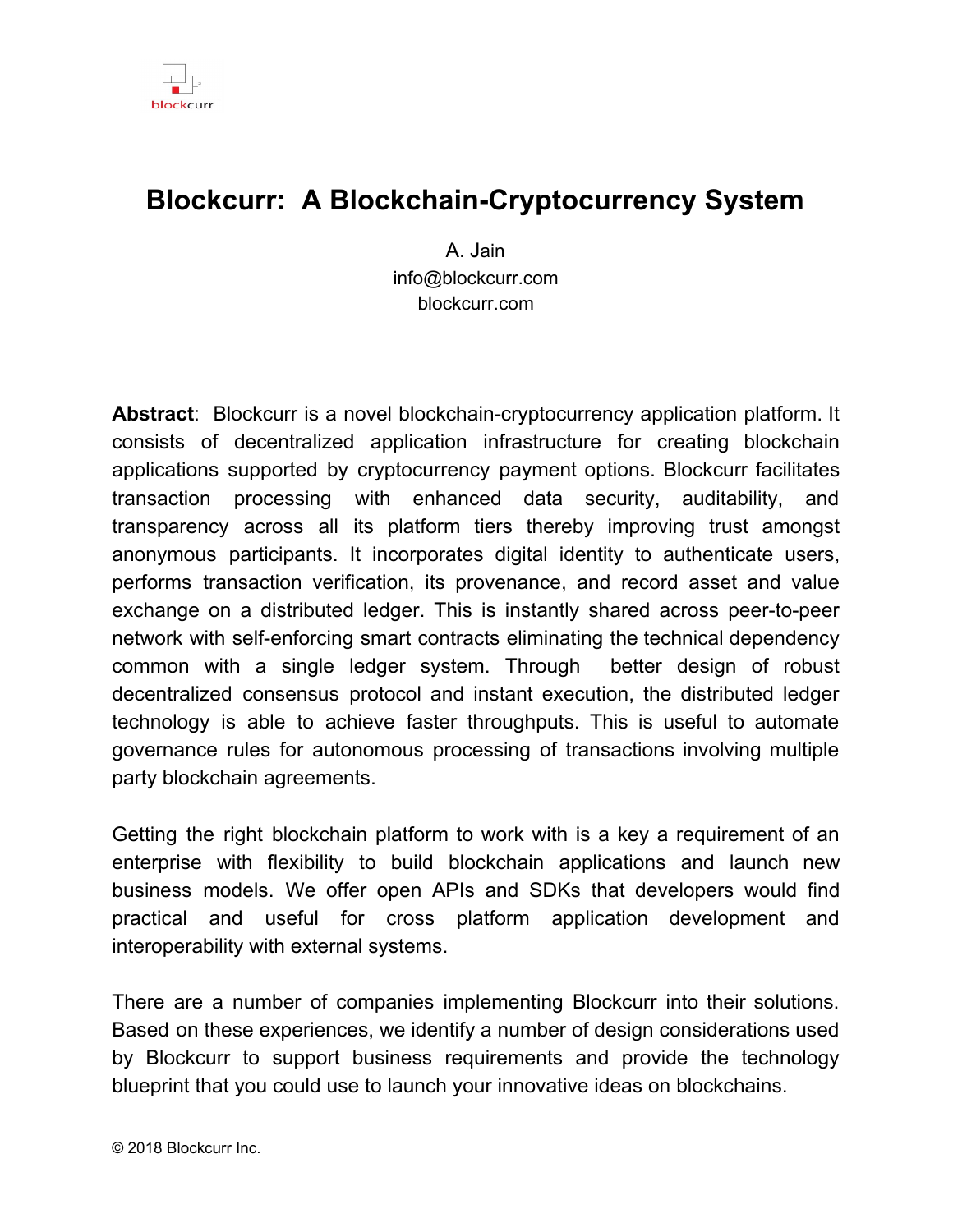

# **Docker**

Blockcurr's docker is used to store digital assets and cryptocurrency. It is made up of several key elements such as blockchain, domain signature, wallet, passcode, and security codecs.

#### Docker provides:

Container for storing digital assets Proof of creation and provenance Support for blockchain transaction and smart contract protocols Strong user privacy, identity verification and authentication protocol Strong security for transactions, payments, and data Fast validations necessary to send and receive data and payments Tamper proof digital signature scheme Mechanism for certifying autonomous data sharing

Docker allows developers to digitize, store, and share data with multiple parties linked to smart contracts and makes it available when required for processing with blockchain transactions.

#### **Accounts**

In Blockcurr, a blockchain is created to manage account profiles for users, entities and devices. It includes identity validations for user documents supported by verification levels and utilizes tokens for devices. Each account is assigned a wallet with blockchain identifiers, and crypto codes essential to maintaining privacy of accounts at all times. Account information is used to verify trades, token ownership, transaction ledgers, data access and controls.

Once an account is created, it provides users access to blockchain transactions and their data.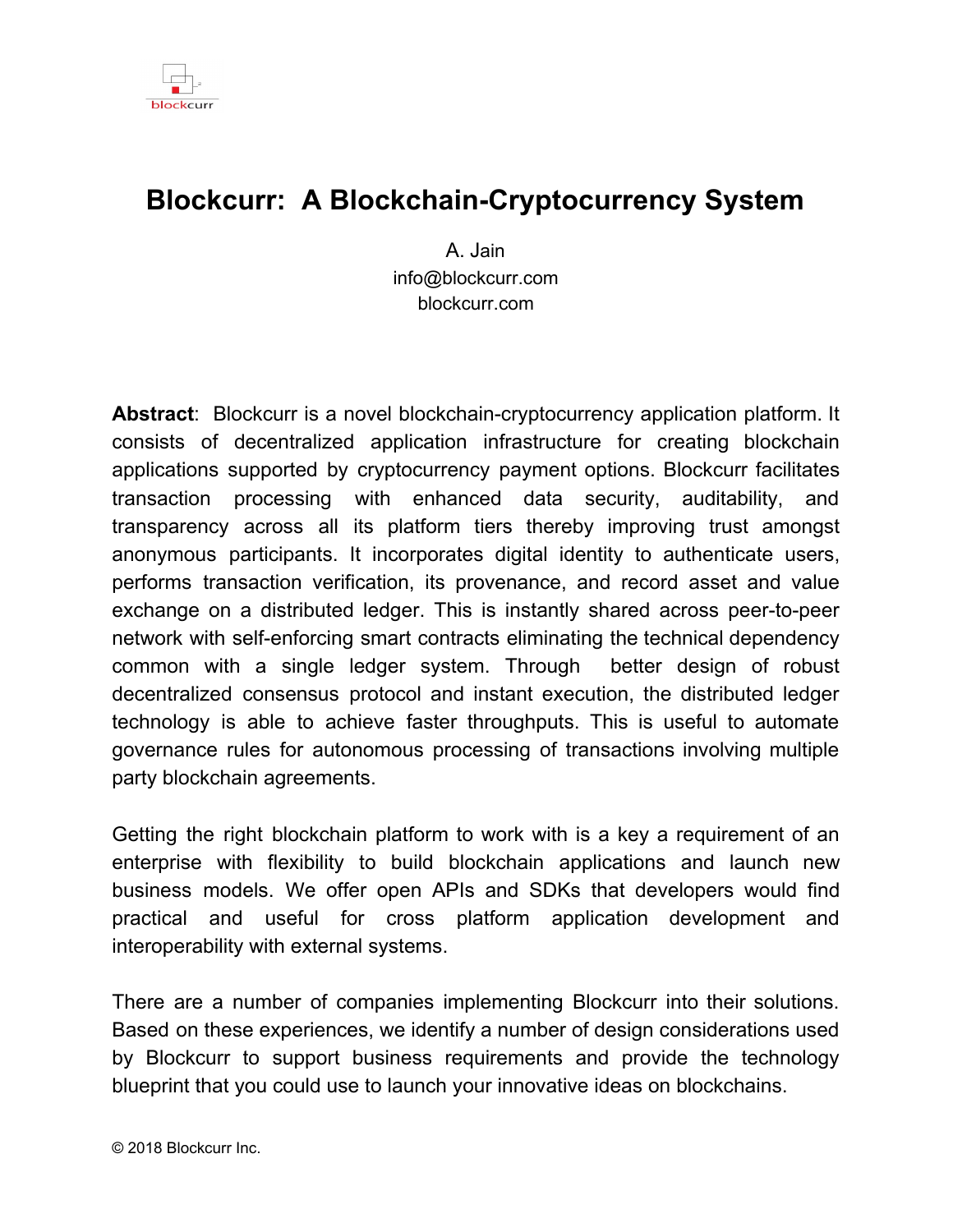

# Distributed Ledger Technology

Blockcurr consists of a distributed ledger technology with decentralized identity management solution for sharing data among peers in the network. The ledger provides a time-ordered sequence of transactions, is immutable and publicly verifiable. The hash chunks are cryptographically-secure to ensure integrity of blockchain, prevent tampering and misuse. Each peer also maintains a copy of the ledger. All transactions are validated by peer nodes against Blockcurr's blockchain protocol; updates to the blockchain and final states are made autonomously with consensus among participating nodes on the network.



Temporal slice of Merkel forest

Illustration shows standard model of Merkle binary tree with vertices  $(a_{ij})$ , intermediate nodes and leafs computed. The root node summarizes its child hashes, same is the case with intermediary nodes, and leaf summarizes data block hashes.

$$
\mathbf{a}_{ij} = \mathbf{n}(\mathbf{a}_{i+1;2j} \mathbf{a}_{i+1;2j+1}), \quad i \in \{0, ..., k-1\}, \quad j \in \{0, ..., 2i-1\}, \quad \mathbf{a}_{kj} \text{ for } j \in \{0, ..., 2^k-1\}
$$

Blockcurr ledger implementation is based on extended Merkel Tree with novel construction of poly hash signature scheme that is collision resistant and supports temporal authentication. This provides faster validation, verification and auditability of transactions and digital documents on the network. All block segments of a Merkle tree have a unique hash with corresponding hash identifiers. As more blockchains are created, the hash data is linked to the transaction blocks as branches progress sequentially, in blocks, and as more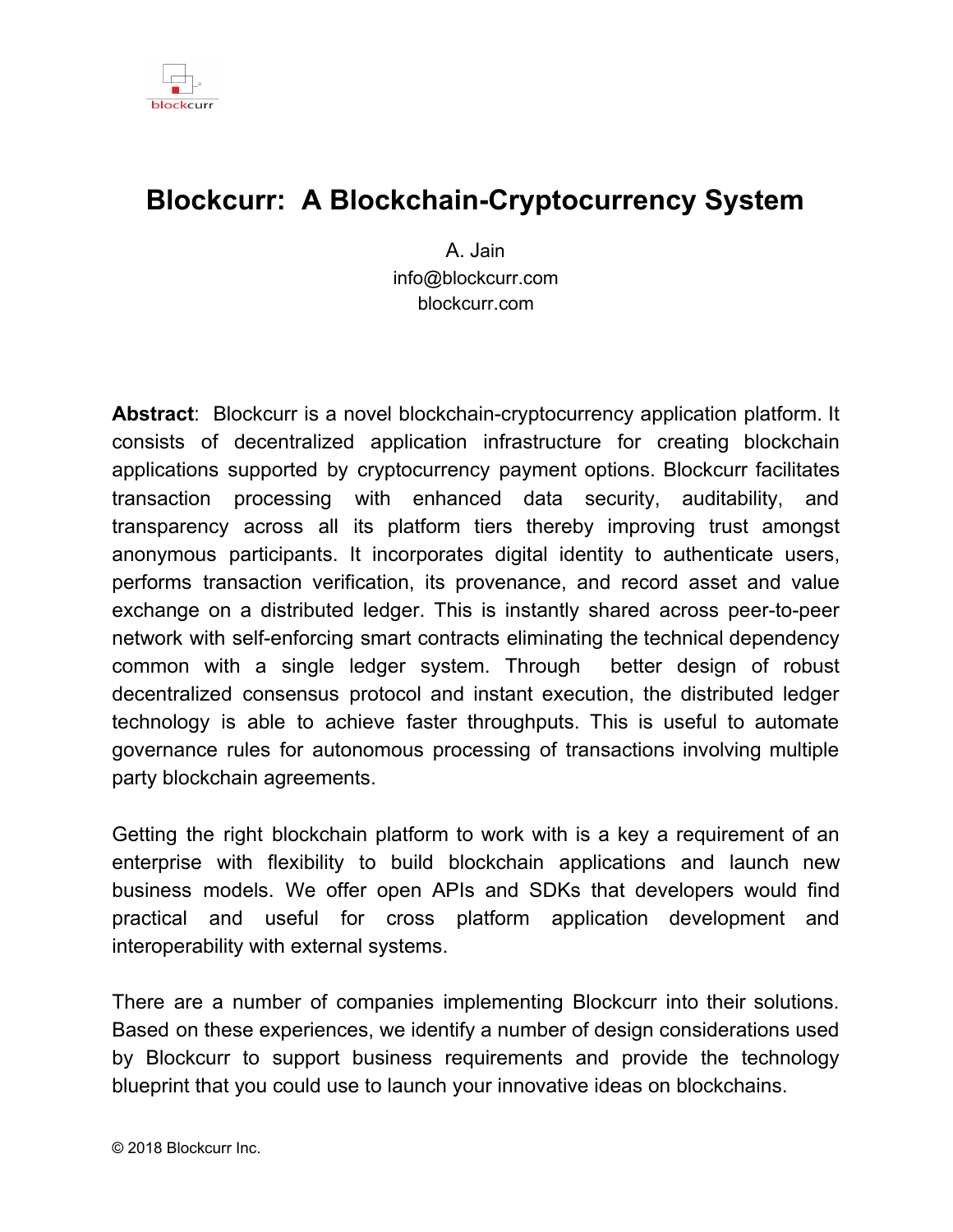

leaves get added dynamically. The trees can grow sequential to quintillion blocks and increase by the same amount thus offering a large spectrum to record transactions. Trees can also grow sideways depending upon the implementation with smart contracts and DApps.

Blockcurr's distributed ledger technology allows the creation of blockchain registry to manage personal information, store digital content and their value securely and anonymously. It serves as a valuable resource for managing the digital rights of users and their digital assets. The ledger features reconciliation, audit reports, and data access controls providing users complete control of their personal information. By simplifying the process of verifying and tracking ownership it makes the authorized data instantly transparent to all parties thereby lowering the cost to transfer assets.

## Cryptocurrency and Tokens

Blockcurr allows creation of custom cryptocurrency coins on its platform. All coins comply with Blockcurr's blockchain specification. These coins can be used for a variety of purposes such as currency, contracts, loyalty reward points, and in-game assets. They can also be redeemed for a service an issuer will provide at a later date. You can peg your coin or token value to another currency such as Bitcoin and Ethereum. Coins and tokens issued can also be easily verified to ensure ownership and redemption transactions.

The foundation for the new economic models with blockchains are based on incentivization using utility and security tokens. These can be traded on exchanges and open up wealth of opportunities to all participants including accredited and non-accredited investors.

Initial coin offering platforms provide a listing of companies and their tokens, encourages blockchain technology advancements and make it easy for entrepreneurs to raise capital from people around the world for their novel ideas.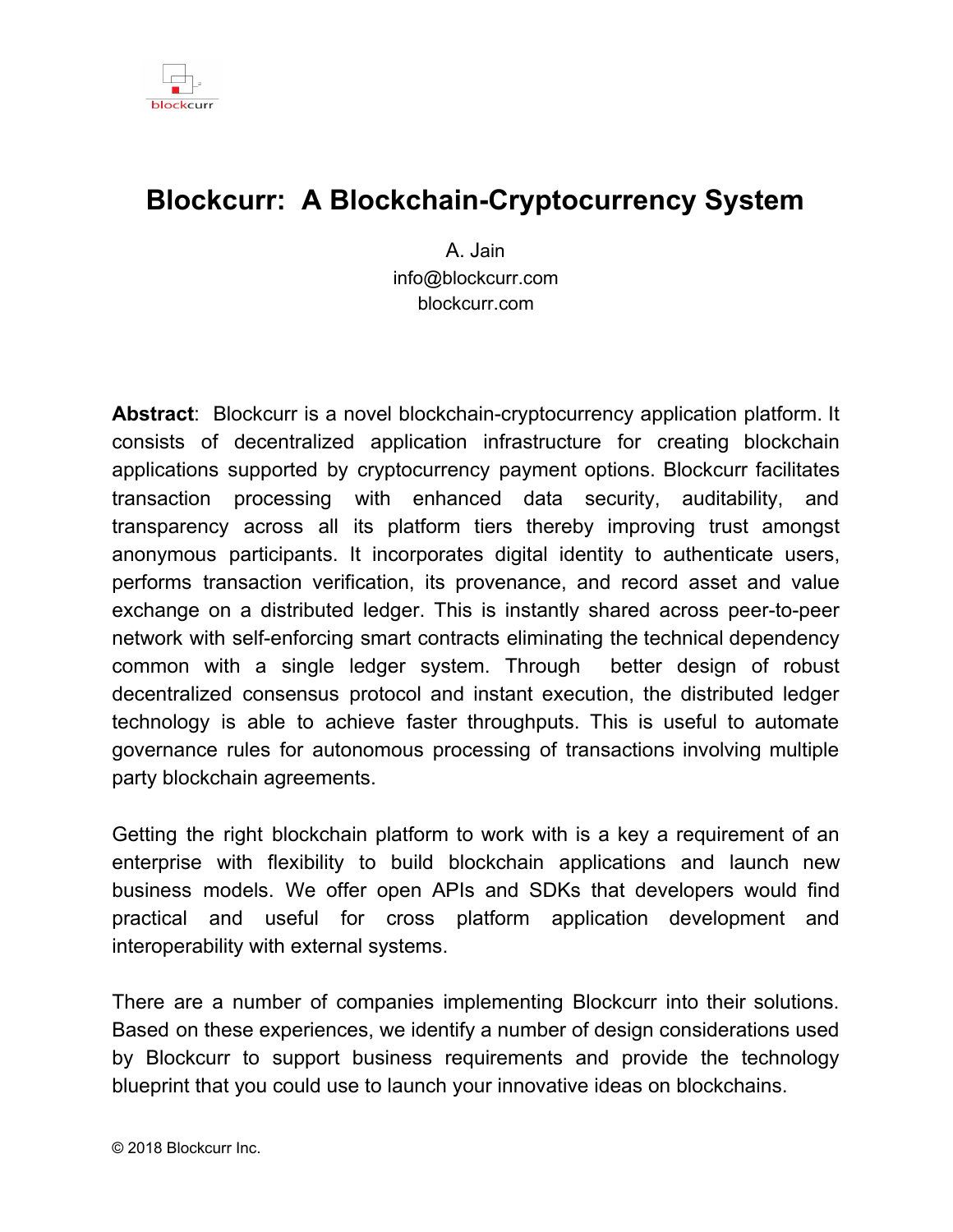

# **Transactions**

Blockchains have evolved from being distributed database to full fledged transaction chains that involve data, contracts, and business process interactions with various entities. The processing of these transaction chains at peer nodes could be coordinated with other local and network resources and support permissionless and permissioned blockchains. While these do not involve intermediaries, in the case of permissioned blockchains, multiple parties could be involved depending upon the conditions stipulated in transaction contracts.



Blockcurr transaction involves the use of several integrated technology, some of the main ones are as follows:

- Blockchain Platform: This issues blockchains for transactions.
- Cryptography: This consists of industry grade cryptography standards to secure data and transaction chains.
- Digital Signature: This is used to certify blockchain origins.
- Wallet: This is used to store digital currency, transactions, and digital assets.
- Passcode: This is used to secure user accounts and digital assets.
- Distributed Ledger Technology: This is used to record all trades, blockchain transactions, and manage account balances.
- Peer Node: This provides capabilities for real-time processing of blockchains and communications with other nodes. Each node supports distributed transaction processing capabilities and more nodes can easily be added to scale throughputs with growth.

Establishing decentralized application interactions with private blockchains and peer nodes is another important feature of the platform so that transaction chains can be seamlessly integrated with enterprise systems.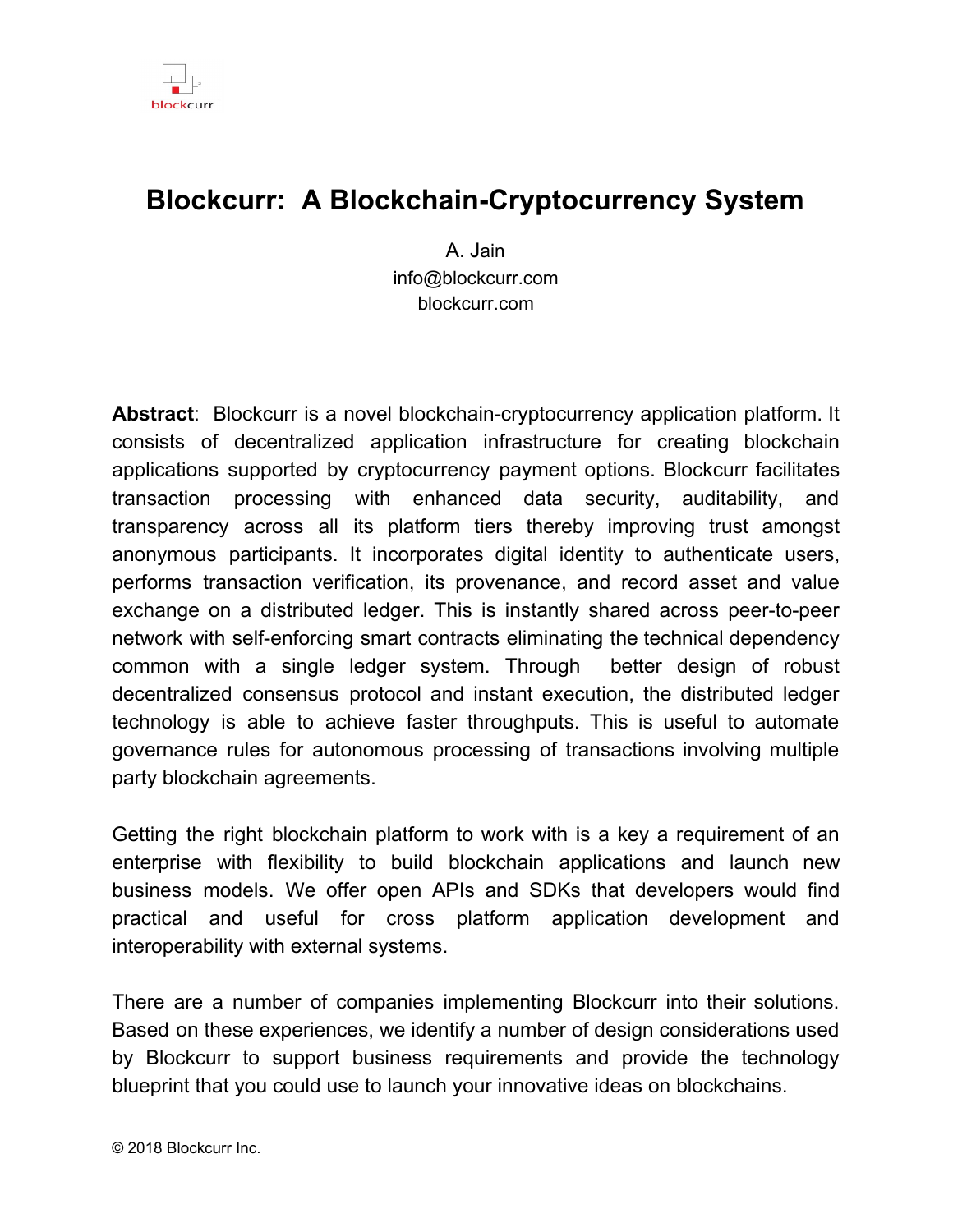

# Blockchain Databases

Blockcurr supports the use of shared public and private databases to record blockchain transactions deployed on a decentralized peer to peer network. Some of the databases that it interfaces with are follows:

- Transaction db: Records transactions amongst participating nodes.
- Trading db: Records trades on exchanges.
- Storage db: Stores of digital assets.
- Machine Learning db: Stores data from learning and predictive systems.
- Cognitive db: Provides fast intelligence and smart assistance to participating nodes and external networks.



Blockcurr provides open API's to connect with databases, big data solutions, and mobile applications so that you can leverage the full capabilities of blockchain application platform leveraging content and data from your internal IT systems.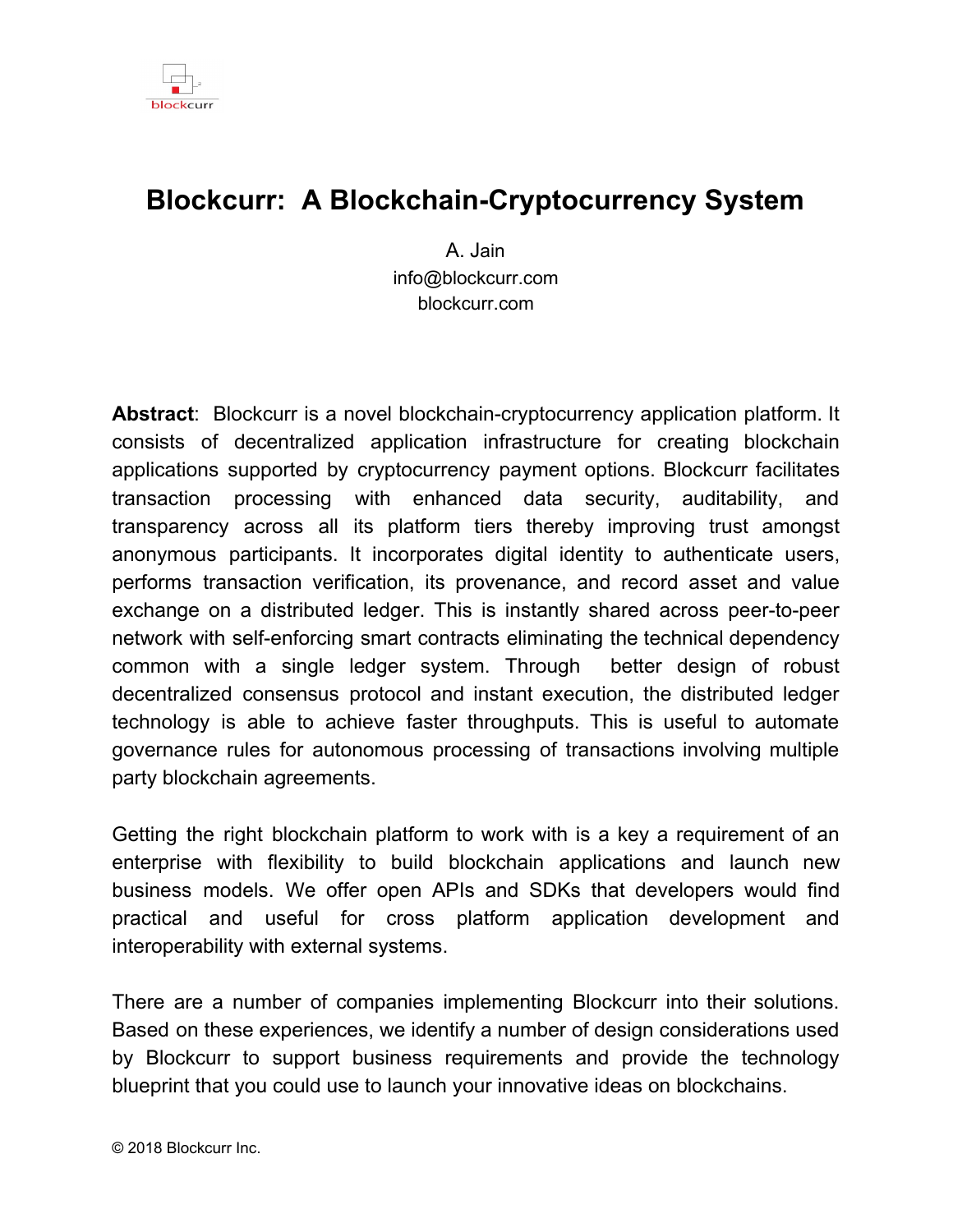

# Kernel

Blockcurr Kernel contains programs that operate as a network of virtual computing resources that are globally accessible to run state machines and programs to execute smart contracts and transaction processing. Data from one or more block chains can be combined to create new blockchains or to model behavior of system based on the state. Blockcurr connects with one or more participating nodes and network protocols for consensus and data sharing, provides access point for services and decentralized applications with built-in economic functions.

Cryptography core utilizes bit-level, randomized bit-wise, and session based key algorithms for computing blockchain hashes and encryption functions for variable block lengths, ciphers, and symbols with no restrictions. Additionally, many other algorithms are made available to enhance the security even further with the goal to deliver an optimal balance between security and time to encrypt and decrypt blockchain streams.



Blockcurr's compact code results in fast software implementations of peer nodes

with discrete blockchain processing capabilities and distributed computing power to match the transaction processing needs. It is particularly suitable for cryptographic applications where transaction volume is large and faster response times are essential for trade confirmation in a distributed network.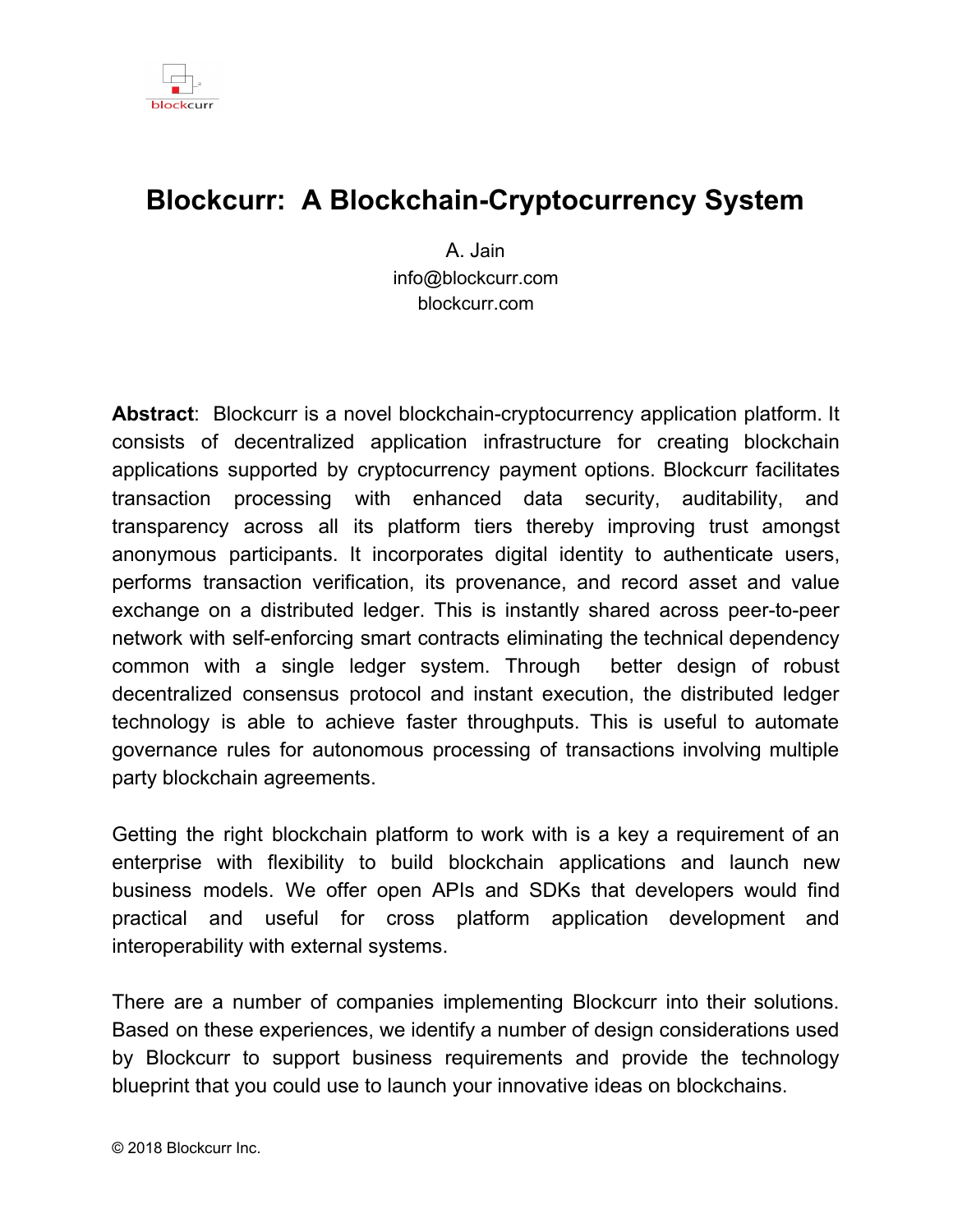![](_page_10_Picture_1.jpeg)

#### Peer-to-Peer Network

Blockcurr peer-to-peer network consists of nodes integrated into a mesh architecture as illustrated below. A node can run multiple instances, each contains programs to run blockchain algorithms, operate peer exchanges and execute transactions. The network topology facilitates seamless coordination with other nodes to communicate, send and receive messages, search and query databases, and interact with cloud and mobile applications.

![](_page_10_Figure_4.jpeg)

Node: A node on a peer-to-peer network is linked with other nodes within the same environment, or deployed within a mesh architecture to perform various functions such as validate transactions, verify payments, facilitate consensus, and secure communication channels.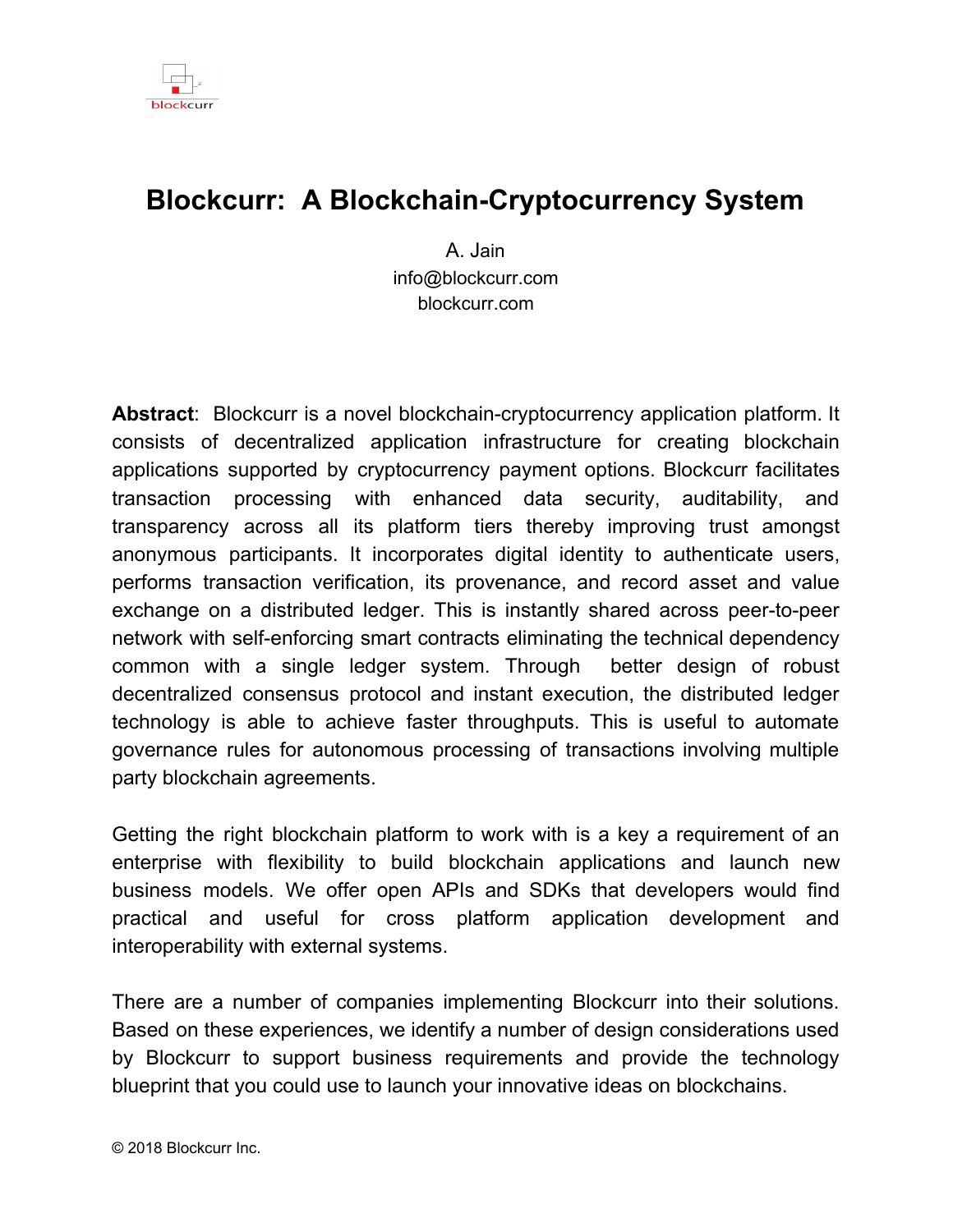![](_page_11_Picture_1.jpeg)

# Decentralized Distributed System

Blockcurr decentralized distributed system consists of computing resources operating on a distributed hardware and software architecture. All nodes can easily be replicated and extended, have built-in fault tolerance with features to execute smart contracts and multi-party interactions, send and receive messages to each other over HTTP(S) and TCP/IP transport protocols.

The characteristics of decentralized network are as follows:

- Consistency: All nodes in a distributed system are automatically synchronized, and have the latest copy of transaction data.
- Integrity: Maintain reliable record of transactions, communications, and messages in a tamper-proof way, protecting the system and ensuring survival from security threats.
- Consensus: Each node operates independently to validate and verify data following consensus protocols across multiple endpoints.
- Fault Tolerance: Built-in redundancy and robustness ensures the distributed system continues to operate and transition workloads without halting while allowing the failed endpoints to recover automatically.
- Availability: The system is available and accessible with 100% uptime.
- Accountability: Maintain accountability and improve performance through audit trails and active profiling of network data streams.
- Transparency: Maintain complete transparency between trusted network endpoints by sharing latest information on ledger, transactions, and state information.
- Security: Provides multiple levels of security and monitoring at each node with cyber defense techniques that restrict access to sensitive information and ensure privacy of communication channels over public and private network protocols.
- Self-organization: The system can be configured for single and multi-node processing of blockchain data streams, additional rules can be defined to service transaction chains, and monitors can be configured locally to manage the nodes independently or coordinate with other peer nodes on the network.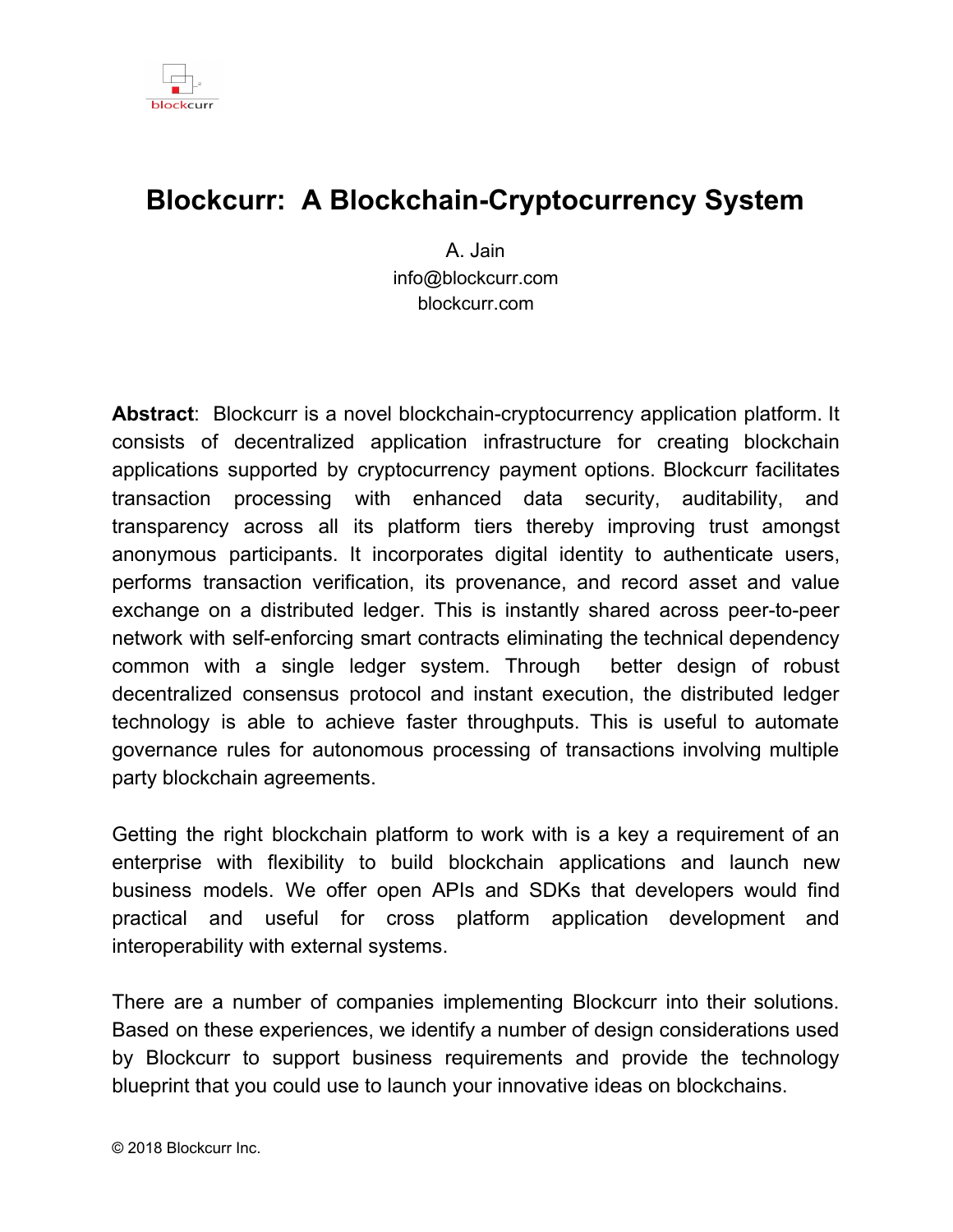![](_page_12_Picture_1.jpeg)

# Summary

The work presented in this white paper sought to uncover how Blockcurr could be used to support development of decentralized applications, new business models, and to innovate enterprises. The platform provides a system for building DAO networks and does not require massive investments in computational resources. The solution is robust, simple to implement and supports interoperability with other public blockchain platforms.

Blockcurr's kernel provides the core infrastructure necessary to create blockchains, tracking assets, digital signatures, securing event streams, and cryptocurrency, providing complete control of the environment and accelerating the pace of application development. The account over spending problem is eliminated through automated proof-of-amount verification of transactions and consensus protocols at the nodes as they occur. The innovations in ledger design and codecs make it computationally complex for nodes to make any changes on their own. There are additional provisions for self regulation of peer nodes that permit blockchain and smart contract processing without requiring any intermediary or network coordination. Blockcurr nodes can be easily added or removed to scale with the growth of blockchains across public or private networks.

*Future work:* Blockcurr technology presented in this paper provides all the building blocks to help you make the most of blockchain computing technologies. To implement blockchains, we discussed some of the key components and architecture that are essential to develop ideas for your enterprise and leverage our experience and findings to innovate business models. Our work continues to focus on building and providing you the core technologies that can make a meaningful impact in this fast emerging blockchain ecosystem that can potentially benefit everyone.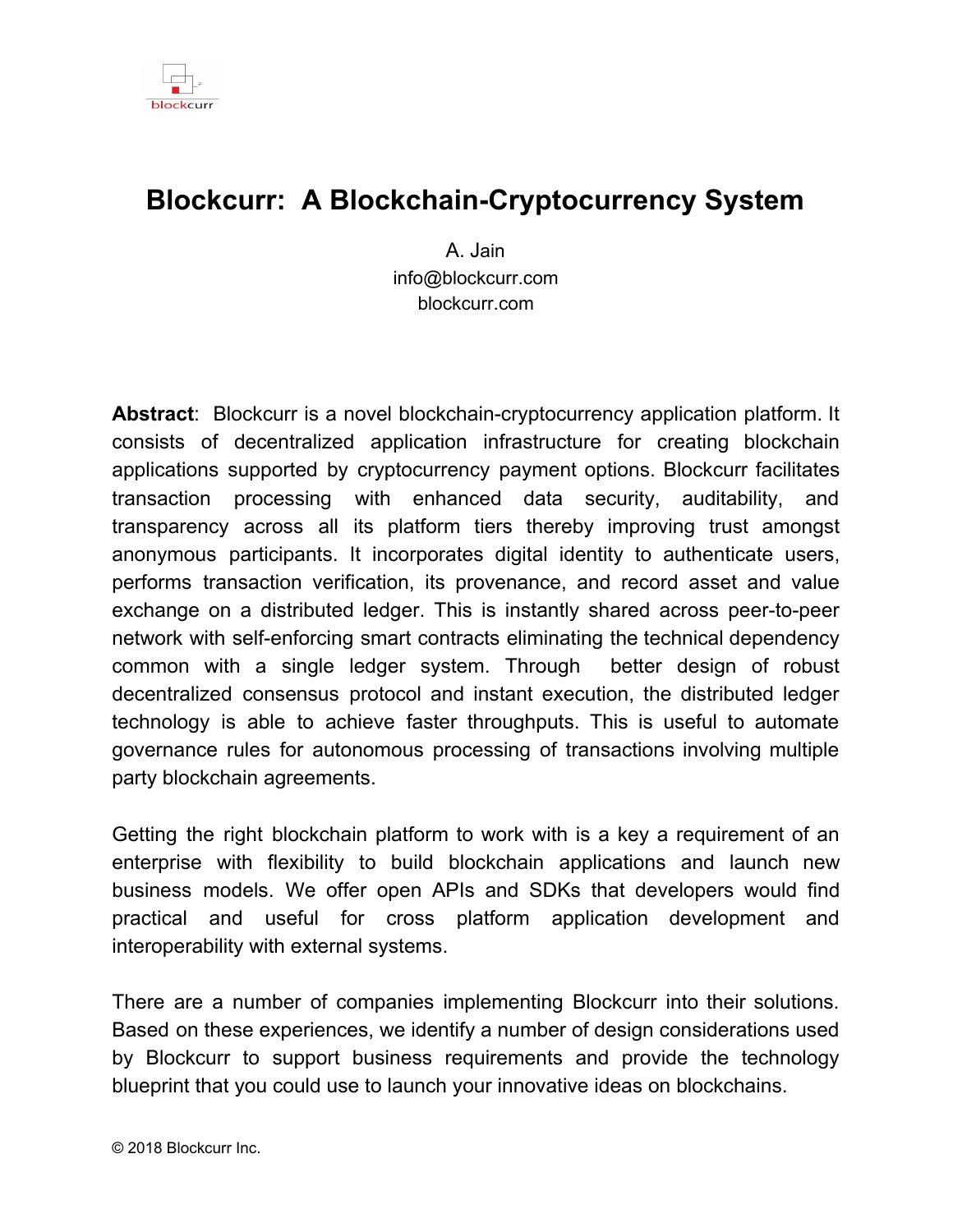![](_page_13_Picture_1.jpeg)

# Additional sources

List of papers that discuss many of the concepts important to the future with blockchain.

- 1992 Tim May. The Crypto Anarchist Manifesto
- 1997 Adam Back. Hashcash
- 1997 Nick Szabo. Formalizing and Securing Relationships on Public **Networks**
- 1998 Dai, Wei. "B-Money"
- 2002 Adam Back. "Hashcash A Denial of Service Counter-Measure"
- 2003 Jain, A. & Juneja, N., Business Services Network, The 2nd generation Web
- 2005 Hal Finney, "Reusable proofs of work"
- 2008 Satoshi Nakamoto. Bitcoin: A Peer-to-Peer Electronic Cash System
- 2013 Vitalik Buterin. Ethereum. Bootstrapping A Decentralized Autonomous **Corporation**
- 2015 Bohme, Rainer, Nicolas Christin, Benjamin Edelman, and Tyler Moore. Bitcoin: Economics, Technology, and Governance, The Journal of Economic Perspectives 29, 213{238.
- 2016 Raskin, Max, and David Yermack. Digital currencies, decentralized ledgers, and the future of central banking, National Bureau of Economic Research.
- 2017 Aune, Rune Tevasvold, Maureen O'Hara, and Ouziel Slama, Footprints on the blockchain: Trading and information leakage in distributed ledgers, The Journal of Trading.